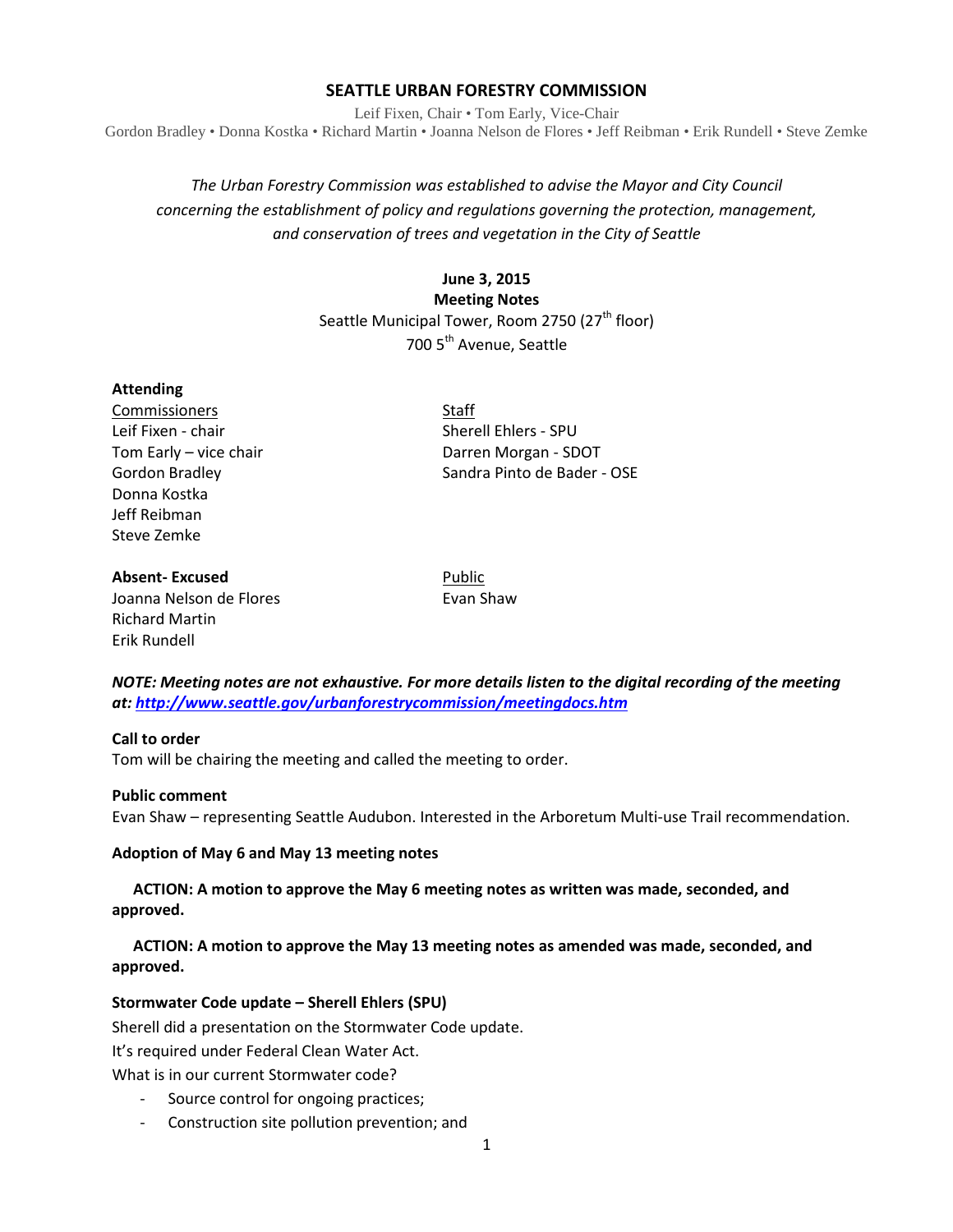Green Stormwater Infrastructure (GSI) to maximum extent feasible, flow control and water quality treatment for projects.

They want to achieve equivalency with ecology Manual (2014) and 2013 – 2018 Stormwater NPDES permit. They also want to revisit come thresholds, and use the revision process as an opportunity to:

- Address shortcomings
- Streamline requirements
- Reorganize stormwater manual based on feedback and
- Simplify and limit text in the Stormwater Manual

Draft Major Code Revisions

- Overview of changes:
- Exemptions: Ch. 22.800
	- o Revised that stand-alone utility projects not subject to on-site Stormwater management
	- o Revised 'road maintenance practices' to 'pavement maintenance practices' (to match Ecology language)
- Vested rights transition to 2016 stormwater code (vested rights Ch. 22.800)
	- o Added new language regarding effective date of Stormwater Code
	- o Effective date dependent upon start of constructions
	- o For projects with 'complete applications' submitted under previous stormwater code, start of construction shall be prior to June 30, 2020, otherwise 2016 code applies.
	- o Affects building and mater use permits (including short plats)
- **Definitions** 
	- o Deleted (Ch. 22.801)
		- **Agency with jurisdiction**
		- **Basin plan**
		- Cause or contribute to a violation
		- **Flow critical receiving water**
		- **Joint project**
	- o Revised (Ch. 22.801)
		- Capacity-constrained system
		- **•** Drainage system
		- Geotechnical engineer
		- Green stormwater infrastructure
		- **Impervious surface**
		- Land disturbing activity
		- **Large project**
		- Nutrient-critical receiving water
		- **Parcel-based project**
		- **Pollution-generating impervious surface**
		- **Pollution-generating pervious surface**
		- **Receiving water**
		- **Replace impervious surface**
		- Roadway project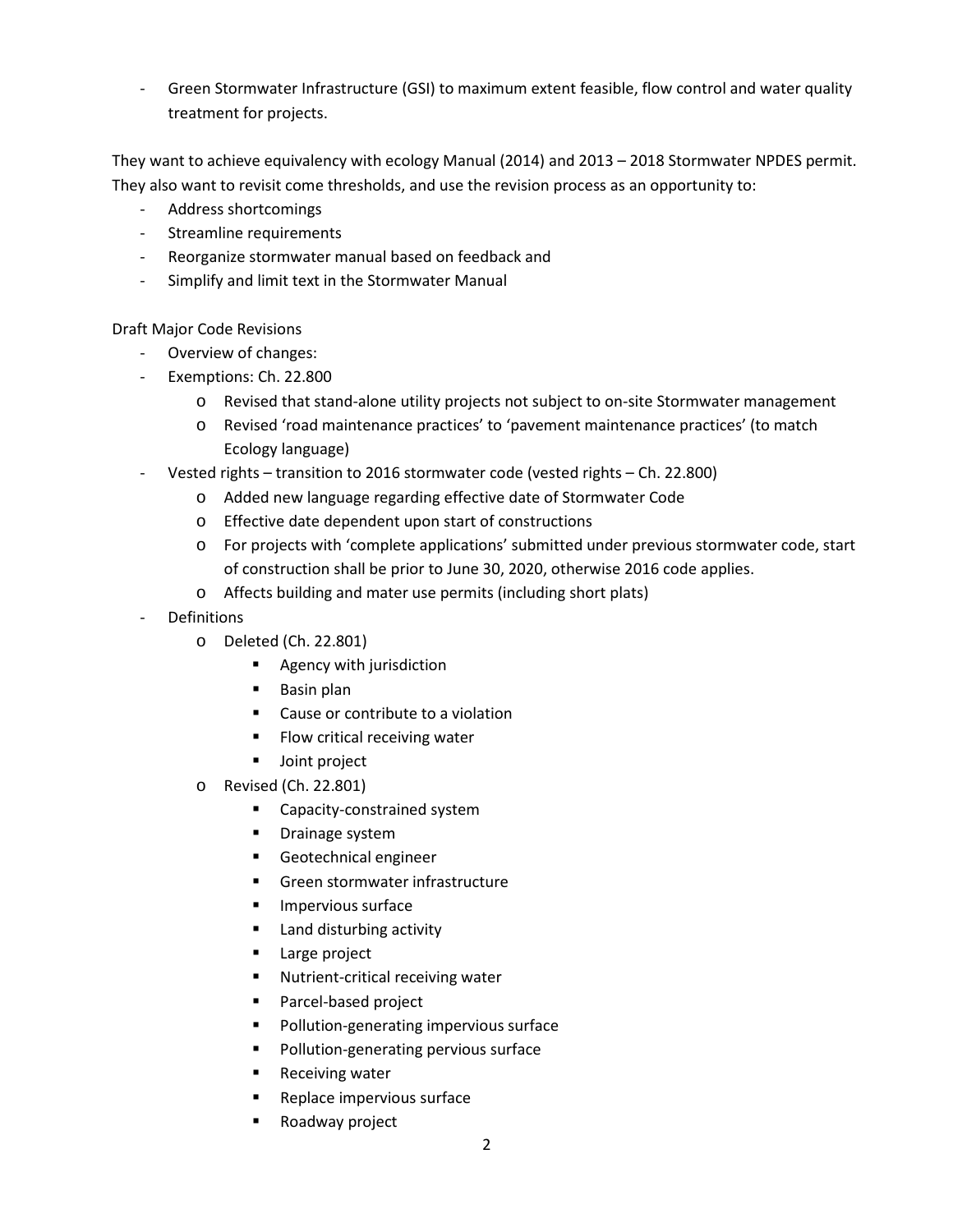- **Sidewalk project**
- **Single family resident project**
- **Site**
- **Stormwater**
- **Trail project**
- **u** watercourse
- o New (Ch. 22.801)
	- **Aquatic live use**
	- **Arterial**
	- Combined sewer basin
	- **Drainage basing plan**
	- **Example of Leachable materials**
	- **Groundwater**
	- **Hard surface**
	- **Illicit connection**
	- **Industrial activities**
	- **D** On-site BMPs
	- **Pollution-generating hard surface**
	- **Private drainage system**
	- **Project site**
	- Replaced hard surface
	- **Small lakes**
- Prohibited and permissible discharges (Ch 22.802)
	- o Discharges to public combined sewer shall meet side sewer code (Ch 21.16)
	- o Revised permissible discharges includes modifications and conditions
	- o Dye testing notice to SPU prior to test
- Minimum requirements for all discharges and all real property (Ch 22.803)
	- o Added requirement to map drainage/plumbing infrastructure
	- o Added requirement for site maintenance
	- o Revisited minimum requirements for source control for specific discharge locations
- Minimum requirements for all projects (Ch. 22.805)
	- o GSI to maximum extent feasible is now 'on site stormwater management'
	- o On-site Stormwater management thresholds are based upon project type (e.g. parcelbased, roadway)
	- o Amending soils is required based upon project type
	- o Added requirement to protect stormwater best management practices during construction.
- Minimum requirements for Single Family residential projects (SFR) (22.805.030)
	- o Threshold for on-site stormwater management changed to 750 sf or 1,500 sf (formerly required for all SFR projects)
	- o 750 sf threshold applies to projects platted January 1, 2016 or later
	- o 1,500 sf credit for SFR no longer applicable
- Minimum requirements for parcel-based projects (22.805.050)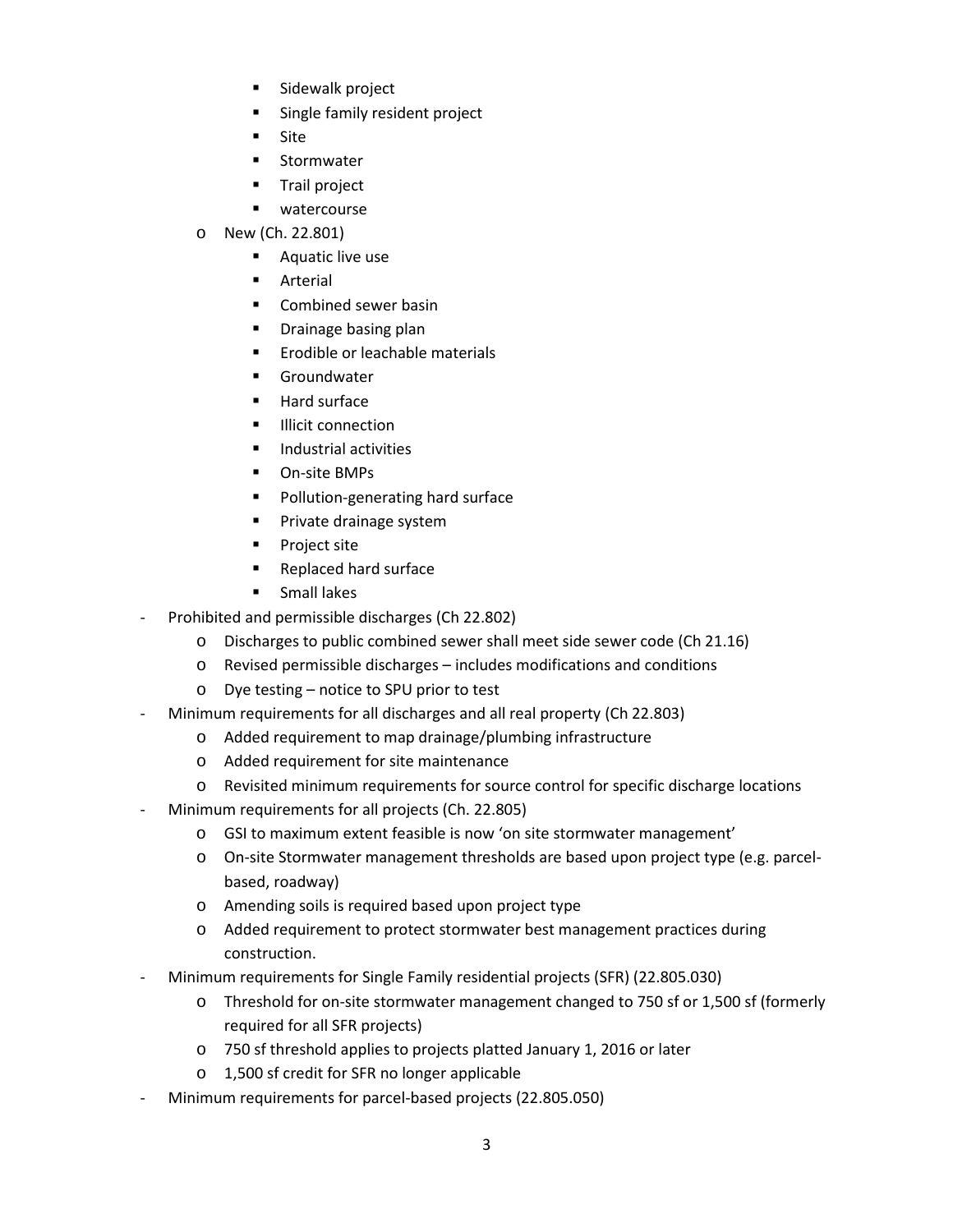- o Threshold for on-site stormwater management changed to 750 sf or 1,500 sf (formerly 2,000 sf for parcel-based projects)
- o 750 sf threshold applies to projects platted January 1, 2016 or later
- o Added flow control requirement for projects permanently discharging groundwater
- o Treatment applies to both pollution-generating hard and pervious surfaces
- Minimum requirements for Roadway projects (22.805.060)
	- o Added flow control requirement for projects permanently discharging groundwater
	- o Treatment applies to both pollution-generating hard and pervious surfaces
	- o Added infeasibility criteria for roadway projects pertaining to:
		- **Existing infrastructure and utility limitations**
		- **Hydraulic limitations**
- Minimum requirement standards on-site stormwater management
	- o Choose either:
		- On-site list (by project type), or
		- On-site performance standard
			- Size for small storm events (less than 2-year storm)
			- Meet pasture condition if the existing impervious surface is greater than or equal to 35%
			- Meet forested condition for all other projects.

UFC comment: would be good to stress the importance of including trees in trail and sidewalk projects. Response: Ecology doesn't include trees as a way to mitigate stormwater runoff. Ecology does give credit to trees when one is doing performance standard (twice as much for conifers than deciduous).

UFC question: most of these provisions begin when development takes place? Answer: yes.

UFC question: how about for Single Family homes?

Answer: depending on the area of the City, there are programs such as Rainwise (in combined sewer areas) and also installation of rain gardens.

UFC questions; are there any manual changes that are going above and beyond Ecology's recommendations?

Answer: Some are, for example infiltration mechanisms that make more sense for Seattle.

UFC question: how about use of Silva cells?

Answer: it would be more on the ROW not so much on the private property side. Sherell will check. One of the competing needs is because of existing trees – you can reduce these requirements if there are conflicts with existing trees (Chapters 1543, CH 2509, 2511, 2360A).

UFC comment: The Comp Plan doesn't mention in section 3.5-11 using stormwater runoff is not mentioned as a benefit of trees.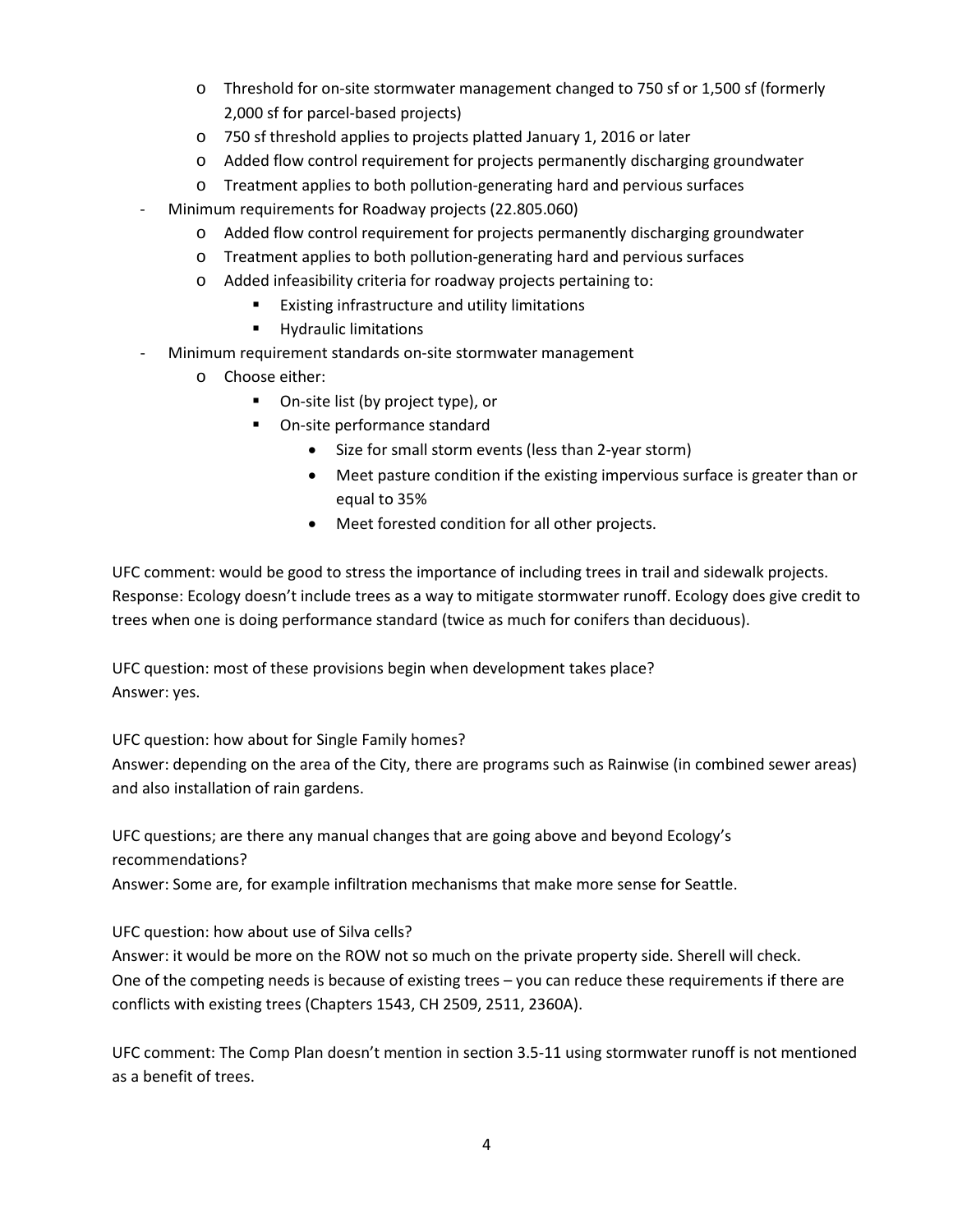Timeline: Spring 2013 – outreach to frequent users Summer 2013 – initial outreach Fall 2013/winter 2014 – public outreach Spring 2014 – initial drafts available for public comment Spring-summer 2015 – legislative process and formal public review for 2016 Stormwater Code Update Summer/fall 2015 – Director's Rule process and formal public review for 2016 Stormwater Manual update January 2016 – Code and related Stormwater Manual (Director's Rule) and scheduled to take effect.

# **Trees and Sidewalks Operations Plan – Darren Morgan (SDOT)**

Darren Morgan presented an update on the plan.

The Trees and Sidewalks Operations Plan's purpose was to develop options to address conflicts and use case studies to illustrate applications.

The project goals are accessibility and health, environment, equity and efficiency.

Public comment was received and incorporated. They included comments from the Urban Forestry Commission, Feet First, Community members, and additional internal SDOT reviewers. The final plan was adopted as SDOT Director's Rule on February 2015. As the project comes to a close they are doing implementation in Madrona.

UFC question: What's going on with  $23^{rd}$  Ave – from Rainier to University District. Trees have signs. Answer: there are some trees being protected and some are being removed. Darren will send out the link to the tree posting CAM and the website to the 23<sup>rd</sup> Ave project.

UFC question: how are conifers evaluated in this situation? How is conflict management dealt with? If you are evaluating a space for tree planting where there might be soil constraints, how do you evaluate what kind of tree should be planted? Sometimes conifers create fewer conflicts than some hard woods. Answer: we do the same evaluation and bring our urban forestry knowledge. There are also actions recommended that were beyond the scope of the project. One of them is updating the street tree list and incorporating looking at soil volume and canopy space. SDOT tries to make it a priority to plant conifers if the location is appropriate.

UFC question: this effort came out of a Madrona project. Has this been instituted in the area? Answer: yes, we are working on implementing it this summer.

Next steps: 2015 – Madrona project construction,  $23^{\text{rd}}$  Ave Phase I. Sidewalk spot repairs will be ongoing.

**Revised Arboretum Mixed-use Trail letter of recommendation – discussion and possible vote** The Commission discussed the revised letter.

**ACTION: A motion to approve the letter of recommendation as amended was made, seconded, and approved.**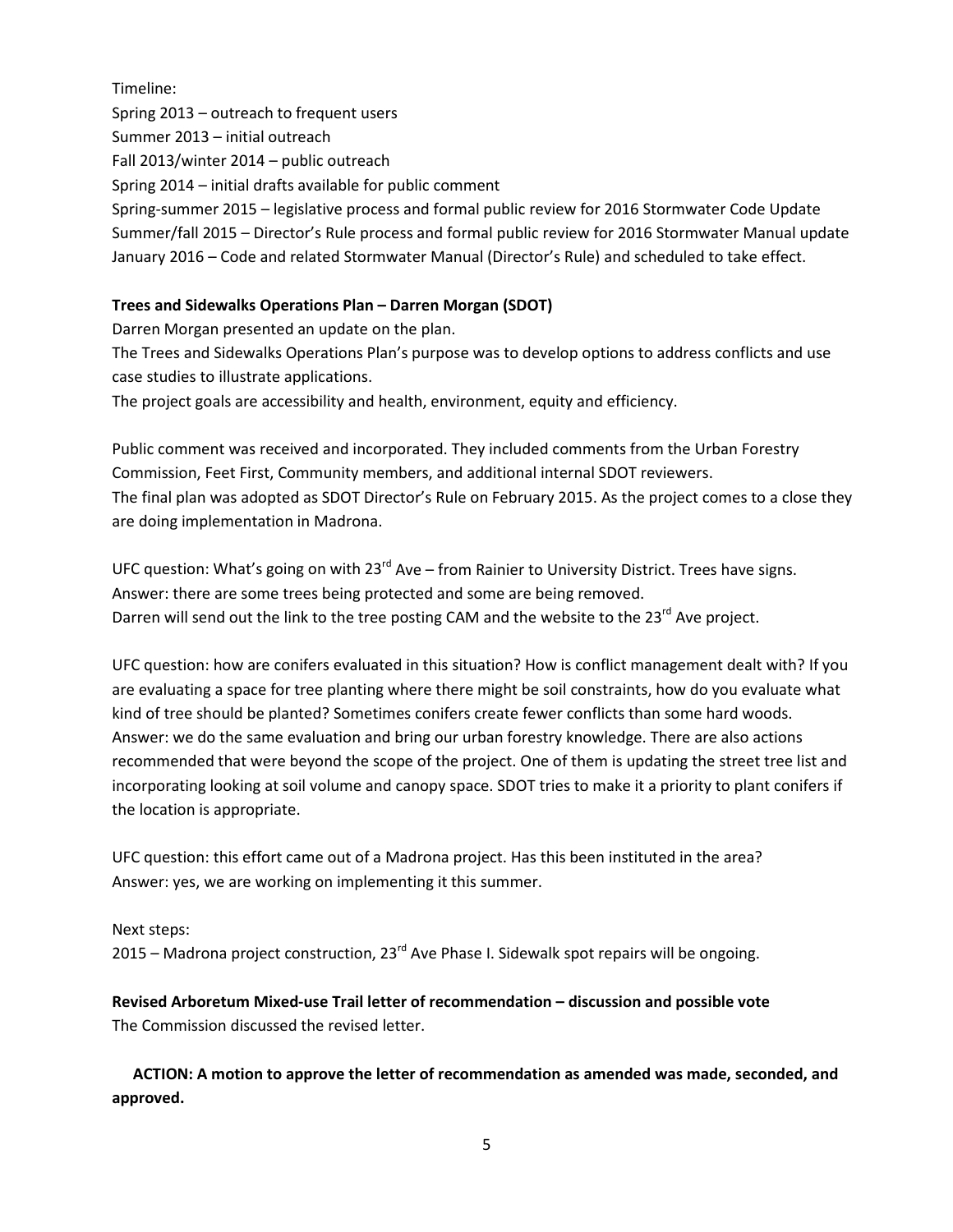## **Bylaws update and protocols review – discussion and possible vote**

Sandra presented the changes to the Bylaws which reflect the addition of a tenth position

#### **UFC comments to ECA and LID updates – initial discussion**

Move to next week

**Comp Plan EIS –** Steve introduced a document to guide next week's discussion.

### **New business and announcements**

Natural Area Policy – how to proceed with UFC involvement. MOVE TO NEXT WEEK

Explore the option of asking for additional funding for at least a part time position to provide additional support. Agenda item for discussion and then produce a letter.

# **Adjourn**

**Public Input From:** Mark Holland [mailto:solarhound@gmail.com] **Sent:** Wednesday, May 27, 2015 10:05 PM **To:** Acosta, Rachel **Cc:** LEG\_CouncilMembers; Mira Latoszek; Pence, Roger; friends@seattleolmsted.org; Pinto De Bader, Sandra; Sugimura, Diane; Matsuno, Bernie **Subject:** CHEASTY - Do not approve current design.

Seattle Board of Park Commissioners,

I ask that you do not approve the design for the Cheasty Mountain Bike/Pedestrian Trail Pilot Project tomorrow night for the following reasons.

THE CURRENT DESIGN DOES NOT MATCH **Council Bill Number: 118151, August 11, 2014.** The current design does not match the City Council approved concept for a multi use trail. If the Board of Park Commissioners approves the current design, they will be telling the City Council that they made a mistake in their vote on Cheasty.

If the Project Advisory Team (PAT) process did not produce a design that matches the City Council directive then the PAT failed and the design should not be approved.

Instead of multi-use, the current design splits the trail into two separate tracks with minimal "multi-use" function. One track for bikes and a separate track for pedestrians.

On the tour of Cheasty today, we heard board members, Parks Department and City Council staff discuss all the reasons why the Parks Department decided to use a separated trails system, rather than a multi-use trail like the design at St. Edwards State Park.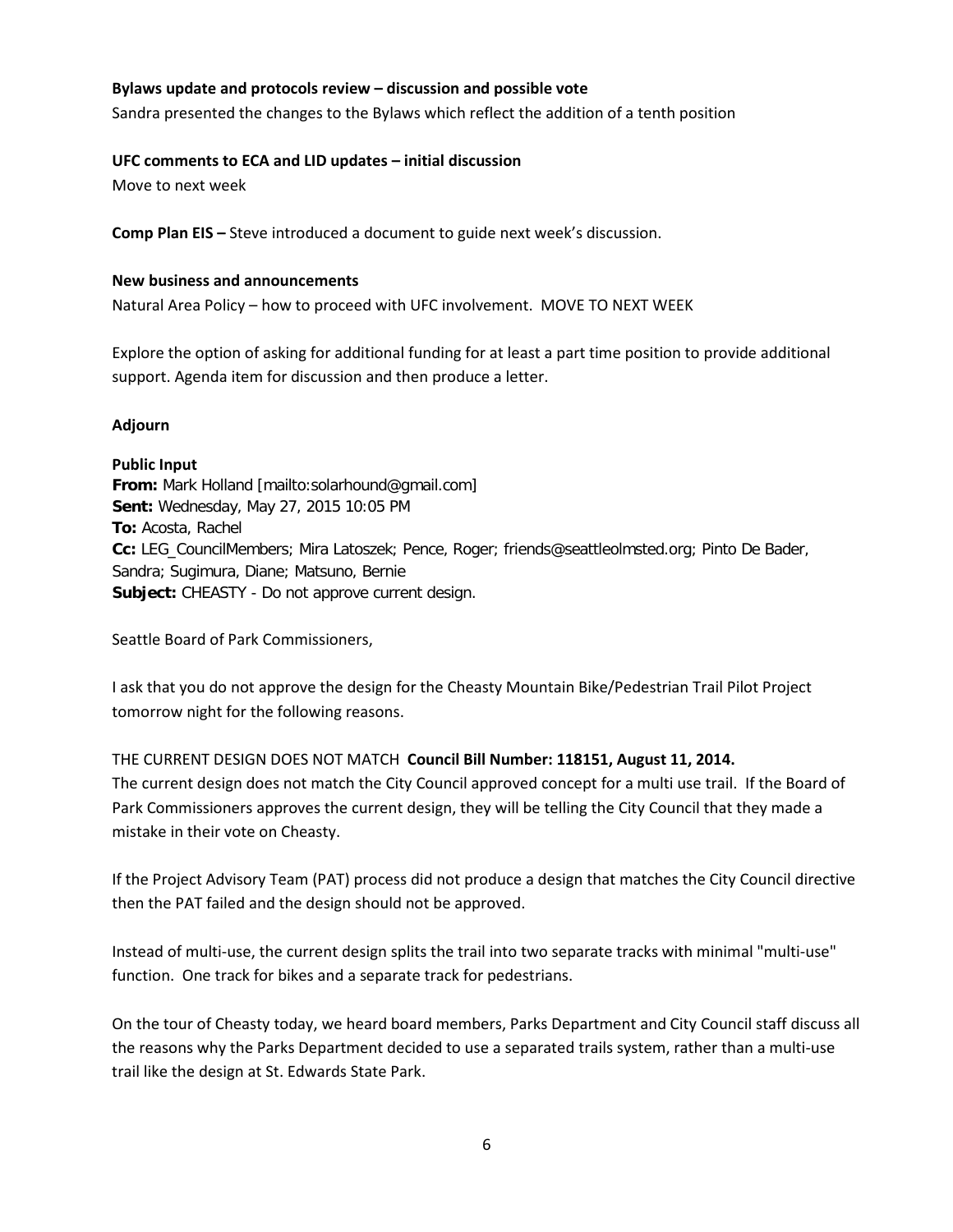The Parks Department cited St. Edwards as a model of what they want to achieve at Cheasty, yet the design chosen by the Parks Department for Cheasty is the opposite of the mutli-use trails at St. Edwards. If the Parks Department wanted to build a separated trails system, why did they give the example of St. Edwards, a multi-use trail system?

If you would like to hear what the City Council said, here is the meeting video from 8/11/2014. The discussion of Cheasty Greenspace starts at about 34:40. It is approximately 20 minutes long. . <http://www.seattlechannel.org/mayor-and-council/city-council/full-council?videoid=x20397>

### THE CURRENT DESIGN IS NOT A MULTI-USE TRAIL.

What I did not hear discussed on the tour are the reasons why the City Council approved a multi-use, perimeter trail only design for Cheasty.

Those reasons are:

A.**The Urban Forestry Commission Letter from April 2, 2014**, recommending a perimeter trail only with no incursion into the forested interior to avoid disturbing or displacing wildlife. [http://www.seattle.gov/parks/projects/cheasty/files/letter\\_from\\_UFC\\_4-2-14.pdf](http://www.seattle.gov/parks/projects/cheasty/files/letter_from_UFC_4-2-14.pdf)

B.**Overwhelming public opposition** to the bike park component of the Cheasty trails plan. In an unprecedented action, the City Council held back the \$100,000 Neighborhood Matching Fund from a package of twelve applications. That is how we wound up with the PAT. It also shows how serious the City Council is about their decision. I would not recommend the Board take a vote of opposition to the City Council decision lightly. Remember, the letter sent by the Board to the Mayor and City Council in support of cross trails and the full build out of the bike park produced a negative reaction from the City Council, and only served to further disrupt the public process.

C. **Nature trails or Mountain Bike race track?** To design the trails in such a way that slows bicycles down and does not turn the entire forest over for a race track for a single user group (mountain bikers) to the exclusion or detriment of other users. That might mean that bicycles would have to slow down for pedestrians and share the trail once in a while.

D.**To limit the effect of impermeable trail surface in order to protect the wetlands and avoid erosion.** The Parks Department claims that a separated trail system will have less impact on the forest than a multi use trails system. They claim that a four foot wide path is inadequate for bikes and pedestrians, and that it would have to be ten feet wide to accommodate bikes and pedestrians. If mountain bikers slow down that will be no problem. Parks claims they need a four foot wide trail for pedestrians, and an additional two to four foot wide trails for bikes. That is and area of six to eight feet wide times 2 miles (5280 feet) long equaling 84,480 square feet. In other words, the Parks Department is talking about removing nearly two acres of permeable surface from this tiny 29 acre parcel of forest. A single multi use or pedestrian only trail would still remove an acre (43,560 sq. ft.) of permeable surface.

THE CURRENT DESIGN IS NOT A PERIMETER TRAIL.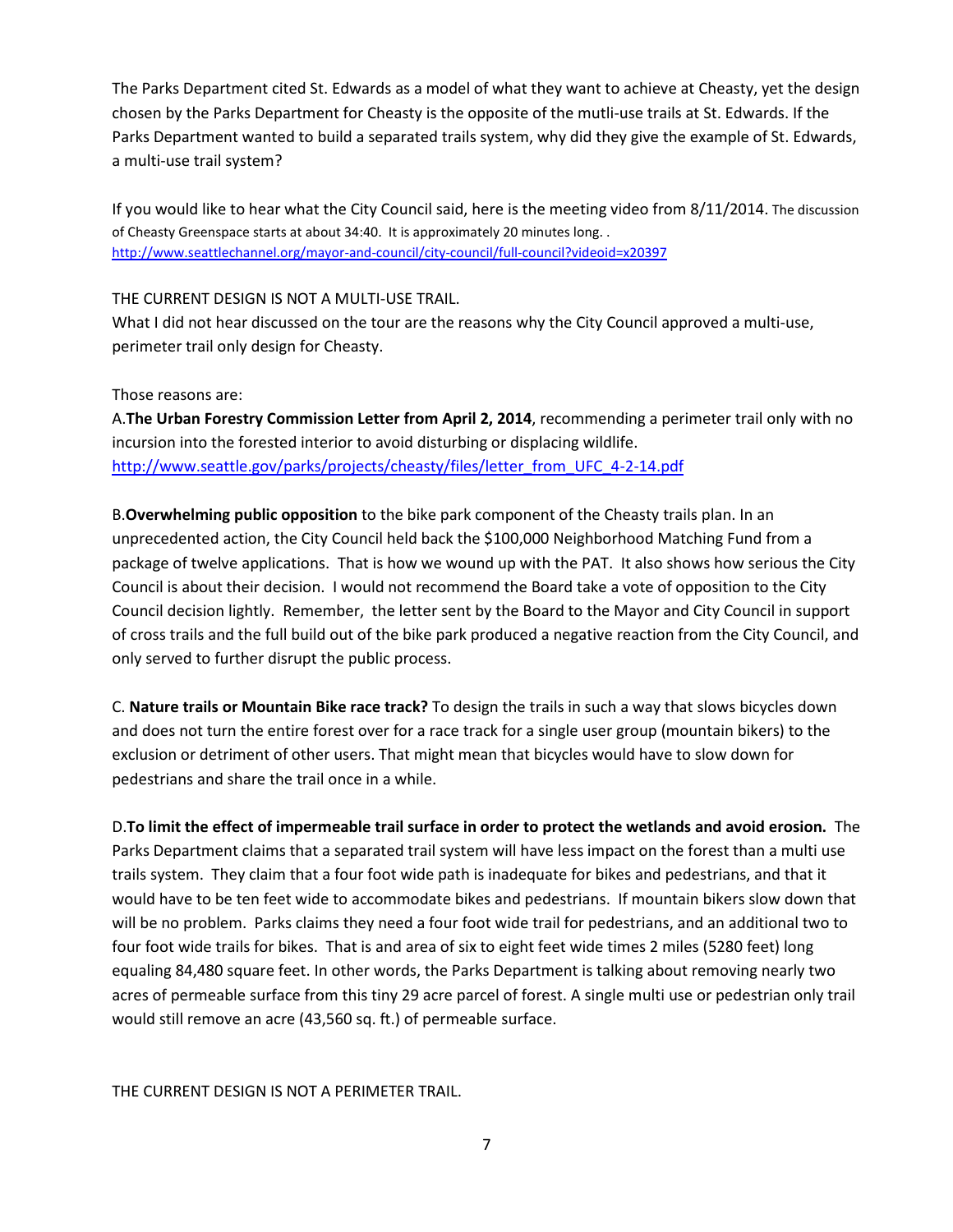The current design does not comply with the City Council directive for Cheasty to have a multi-use perimeter trail only. Instead, the bike trail goes deep into the forest around the bulk storage yard, and goes directly through the forest interior for most of the narrow Northern section. The trails also go directly through wetlands in some locations. This goes directly against the recommendations of the Urban Forestry Commission and the City Council. During the PAT, someone pointed out to the bike park architect after her presentation that the trails are interior, not perimeter. She agreed and said, "But no one said anything."

### FALSE COMPARISONS

On the tour, we also heard comparisons of Cheasty to the Burke-Gilman trail and Green Lake. These are false comparisons. Burke-Gilman is a major bicycle transportation corridor linking miles of Seattle Neighborhoods, Parks and Boulevards. A better comparison for Burke-Gilman would be the Chief Sealth trail. Green Lake is a Major urban park with a regional user base. Jefferson Park would be a better comparison for Green Lake.

Cheasty is not a bicycle transportation corridor, or a regional park. Cheasty Green Space a tiny strip of forested wildlife habitat surrounded by a dense urban environment. Wildlife Habitat is the official designation of the Cheasty Green Space.

An accurate comparison for Cheasty would be another forested park like Seward. At Seward Park, bikes are only allowed on the multi use perimeter trail, but never on the interior forest trails.

Thanks to the bicycle use policy, bikes never will be allowed in Seward Park interior forest trails.

If bicycles will never be allowed in Seward Park, bicycles should not be allowed in Cheasty either.

What makes Cheasty less deserving of the protection of the bicycle use policy than Seward Park? Why should Beacon Hill and Rainier Valley not get the same level of protection as people in Seward Park?

Bicycle use policy: Notice the language is explicit. "Sensitive Natural Areas.....have been damaged by excessive bicycle use."

<http://www.seattle.gov/parks/projects/cheasty/files/BicycleUsePolicy.pdf>

SCIENCE IS SUPERFICIAL, MORE STUDY NEEDED.

The science on the Cheasty Green Space barely scratched the surface on both geotech and wildlife. The ESA report identified twelve individual wetlands in Cheasty, up from the three identified in the 2003 Cheasty Green Space Vegetation Management Plan. The wetlands identified in the ESA report have yet to be delinenated.

In fact, the science is so superficial that the Urban Forestry Commission (UFC) recently sent a letter to the City Council and Mayor detailing their concerns about the lack of adequate geotechnical study. Here is the May 6, 2015 UFC letter on Cheasty.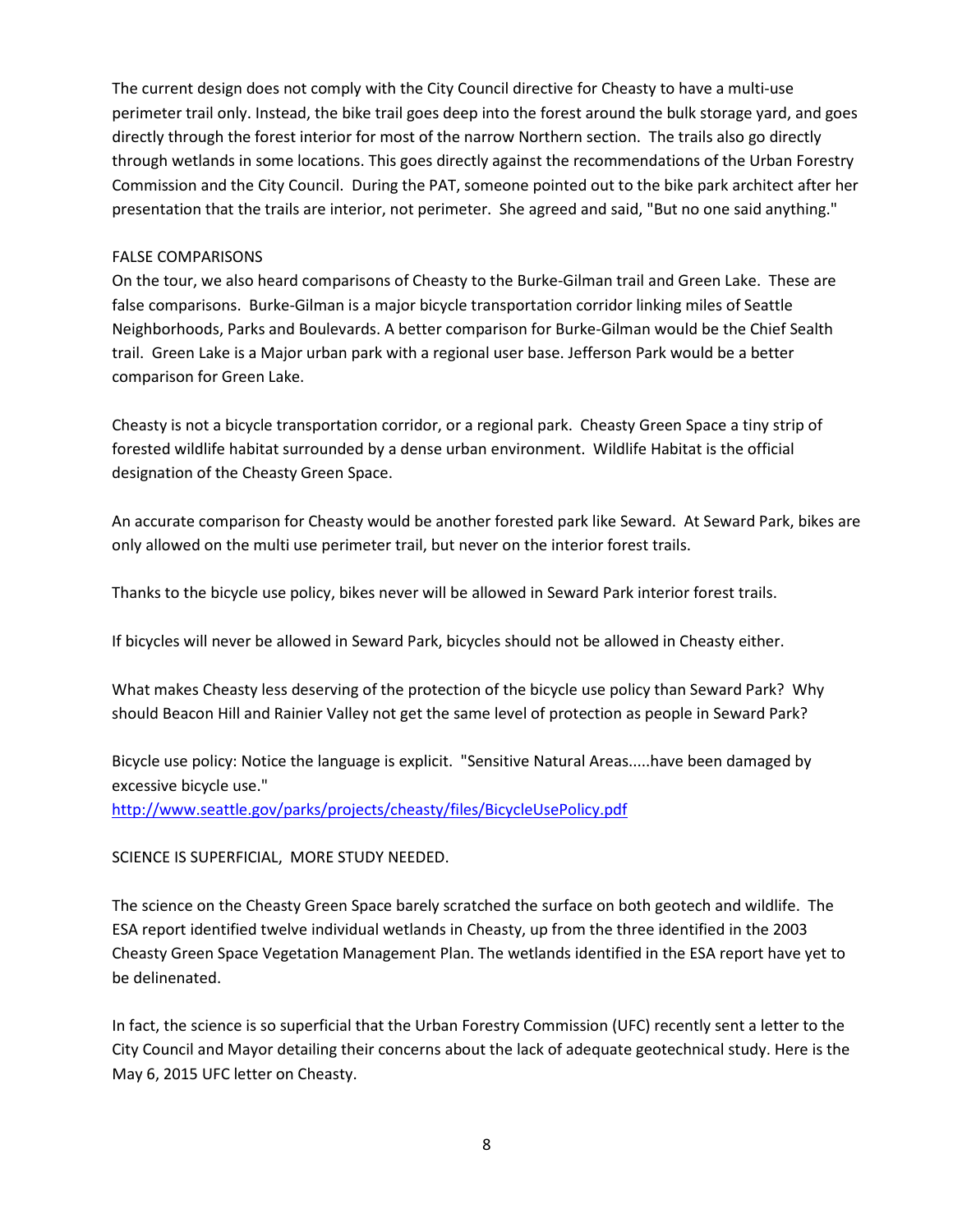[http://www.seattle.gov/Documents/Departments/UrbanForestryCommission/FinalIssuedDocuments/Reco](http://www.seattle.gov/Documents/Departments/UrbanForestryCommission/FinalIssuedDocuments/Recommendations/ADOPTEDCheastyWetlandHydrologyIssues050615.pdf) [mmendations/ADOPTEDCheastyWetlandHydrologyIssues050615.pdf](http://www.seattle.gov/Documents/Departments/UrbanForestryCommission/FinalIssuedDocuments/Recommendations/ADOPTEDCheastyWetlandHydrologyIssues050615.pdf)

The wildlife biologist only visited Cheasty on two days in winter. Birds are most abundant in the forest throughout nesting season from April through October each year. A two day winter study is not sufficient to assess the wildlife conditions on the ground, or in the trees.

The Parks Department says they will monitor the Bike Park pilot for "success". How will they be able to measure that success, regarding wildlife protection, when all they have is a two day study during winter?

# Here is the ESA

report: [http://www.seattle.gov/parks/projects/cheasty/files/Jan29\\_Cheasty%20Greenspace%20Wetland%](http://www.seattle.gov/parks/projects/cheasty/files/Jan29_Cheasty%20Greenspace%20Wetland%20and%20Geotechnical%20Reconnaissance.pdf) [20and%20Geotechnical%20Reconnaissance.pdf](http://www.seattle.gov/parks/projects/cheasty/files/Jan29_Cheasty%20Greenspace%20Wetland%20and%20Geotechnical%20Reconnaissance.pdf)

# CITY COUNCIL BILL 118151

The bill and three amendments are attached.

Here is the "council connections" article written by Tom Rasmussen shortly after the Park Board letter to the Mayor and City Council calling for cross trails and a full build out of the plan. The board chose to send the letter while the Project Advisory Team was still meeting and had yet to vote on the issue.

Synopsis: The environmental regulations that protect forests and natural areas in Seattle were passed by the City Council for good reasons that are still valid today. Let's not forget why we created these policies in the first place.

# [http://council.seattle.gov/2015/02/04/%EF%BB%BFupdate-on-the-cheasty-mountain-bikepedestrian-trail](http://council.seattle.gov/2015/02/04/%EF%BB%BFupdate-on-the-cheasty-mountain-bikepedestrian-trail-pilot-project/)[pilot-project/](http://council.seattle.gov/2015/02/04/%EF%BB%BFupdate-on-the-cheasty-mountain-bikepedestrian-trail-pilot-project/)

As a member of the public, I would describe the Park Boards decision to send the bike park support letter as akin to a member of the public standing up during a Park Board meeting and yelling NO! during the board discussion outside the public comment period. The public respects the Parks Board process. Why does the Park Board not show the same respect for the public process?

The Park Board showed a lack of respect for the public process with their Cheasty letter. I hope that poor decision was an aberration, and not a new direction for the Park Board.

Seattle Board of Park Commissioners, do not go it alone. To support the current design is to go against the recommendations of the Urban Forestry Commission, the City Council, and a significant portion of the public. Opposition to this project is city wide now.

# ALTERNATIVE PLAN: FOLLOW PORTLAND'S EXAMPLE

Instead of rushing ahead with a bike park, Seattle should follow Portland's lead and put a moratorium on mountain biking in natural areas until a city wide comprehensive study can be completed to identify the right places for mountain bike facilities. Portland has far more natural area (70%) than Seattle (14%). Yet look at the precautionary approach Portland takes with natural areas, even though they have so much,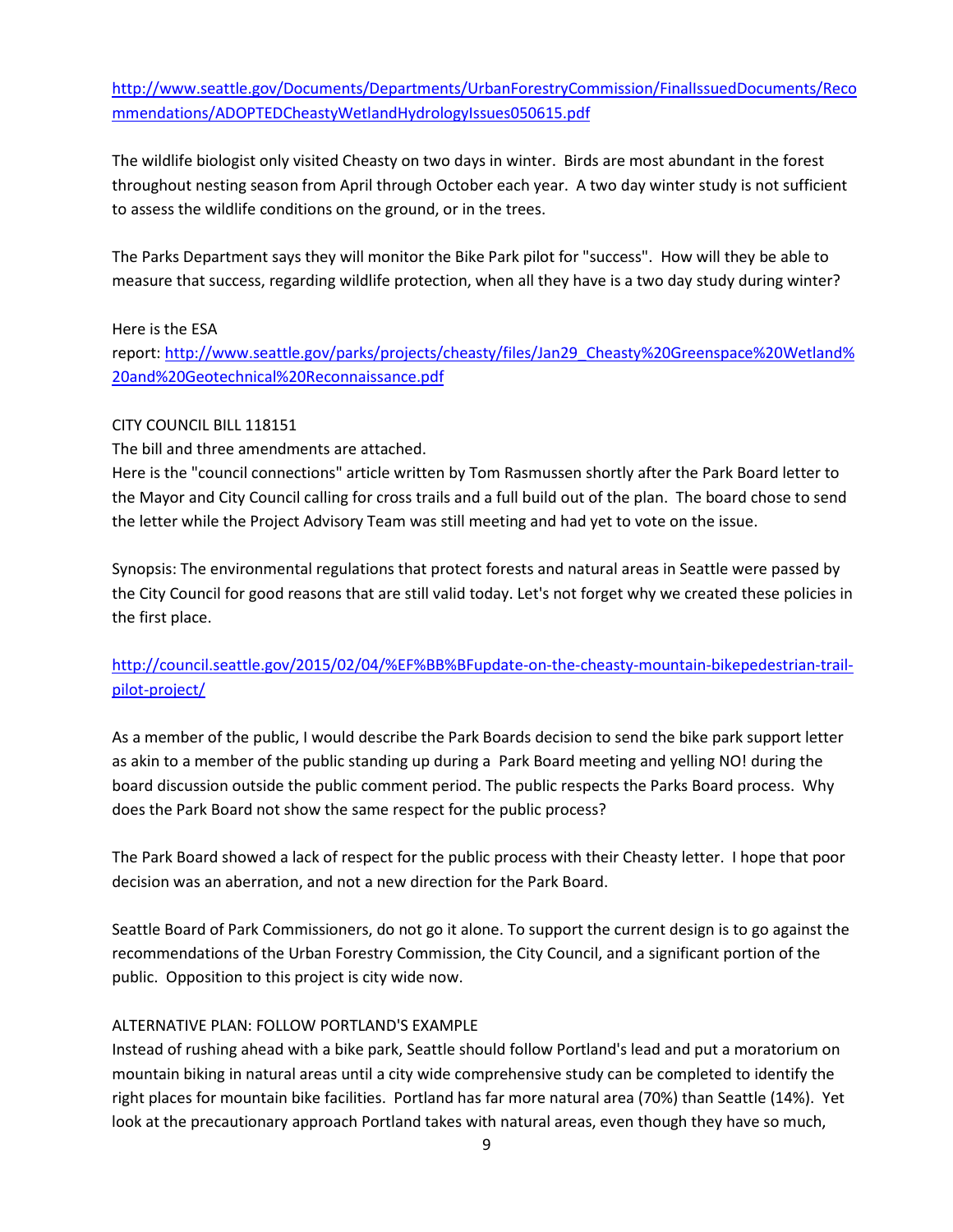while Seattle blunders blindly forward focused only on Cheasty, with only superficial study, all while preparing to develop the last 14% of Natural areas left in Seattle for active recreation. [http://www.oregonlive.com/environment/index.ssf/2015/03/portland\\_officials\\_ban\\_mountai.html](http://www.oregonlive.com/environment/index.ssf/2015/03/portland_officials_ban_mountai.html)

Thank you,

Mark Holland 2218 14th ave. S. Seattle, WA. 98144

**From:** JvA [mailto:julievanarcken@gmail.com] **Sent:** Wednesday, May 27, 2015 10:29 PM **To:** Acosta, Rachel; LEG\_CouncilMembers; Pinto de Bader, Sandra; Sugimura, Diane; Matsuno, Bernie **Subject:** Cheasty: do not approve current design

Dear Board of Commissioners:

I wanted to echo many of Mark Holland's comments about why you should not approve the current Cheasty design:

--The current design does not match the City Council-approved concept for a multi-use perimeter trail.

--The Urban Foresty Commission recommended a perimeter trail only with no incursion into the forested interior to avoid disturbing or displacing wildlife: [http://www.seattle.gov/parks/projects/cheasty/files/letter\\_from\\_UFC\\_4-2-14.pdf](http://www.seattle.gov/parks/projects/cheasty/files/letter_from_UFC_4-2-14.pdf)

--According to the Urban Forestry Commission, the geotechnical study completed to date is inadequate: [http://www.seattle.gov/Documents/Departments/UrbanForestryCommission/FinalIssuedDocu](http://www.seattle.gov/Documents/Departments/UrbanForestryCommission/FinalIssuedDocuments/Recommendations/ADOPTEDCheastyWetlandHydrologyIssues050615.pdf) [ments/Recommendations/ADOPTEDCheastyWetlandHydrologyIssues050615.pdf](http://www.seattle.gov/Documents/Departments/UrbanForestryCommission/FinalIssuedDocuments/Recommendations/ADOPTEDCheastyWetlandHydrologyIssues050615.pdf)

--As City Councilmember Tom Rasmussen pointed out, the environmental regulations that protect forests and natural areas in Seattle were passed by the City Council for good reasons that are still valid today: [http://council.seattle.gov/2015/02/04/%EF%BB%BFupdate-on-the-cheasty-mountain](http://council.seattle.gov/2015/02/04/%EF%BB%BFupdate-on-the-cheasty-mountain-bikepedestrian-trail-pilot-project/)[bikepedestrian-trail-pilot-project/](http://council.seattle.gov/2015/02/04/%EF%BB%BFupdate-on-the-cheasty-mountain-bikepedestrian-trail-pilot-project/)

Thank you, Julie van Arcken 5559 20th Ave. S. Mid Beacon Hill

**From:** Robert Kettle [mailto:kettlere@gmail.com] **Sent:** Thursday, May 28, 2015 4:17 PM **To:** Pinto De Bader, Sandra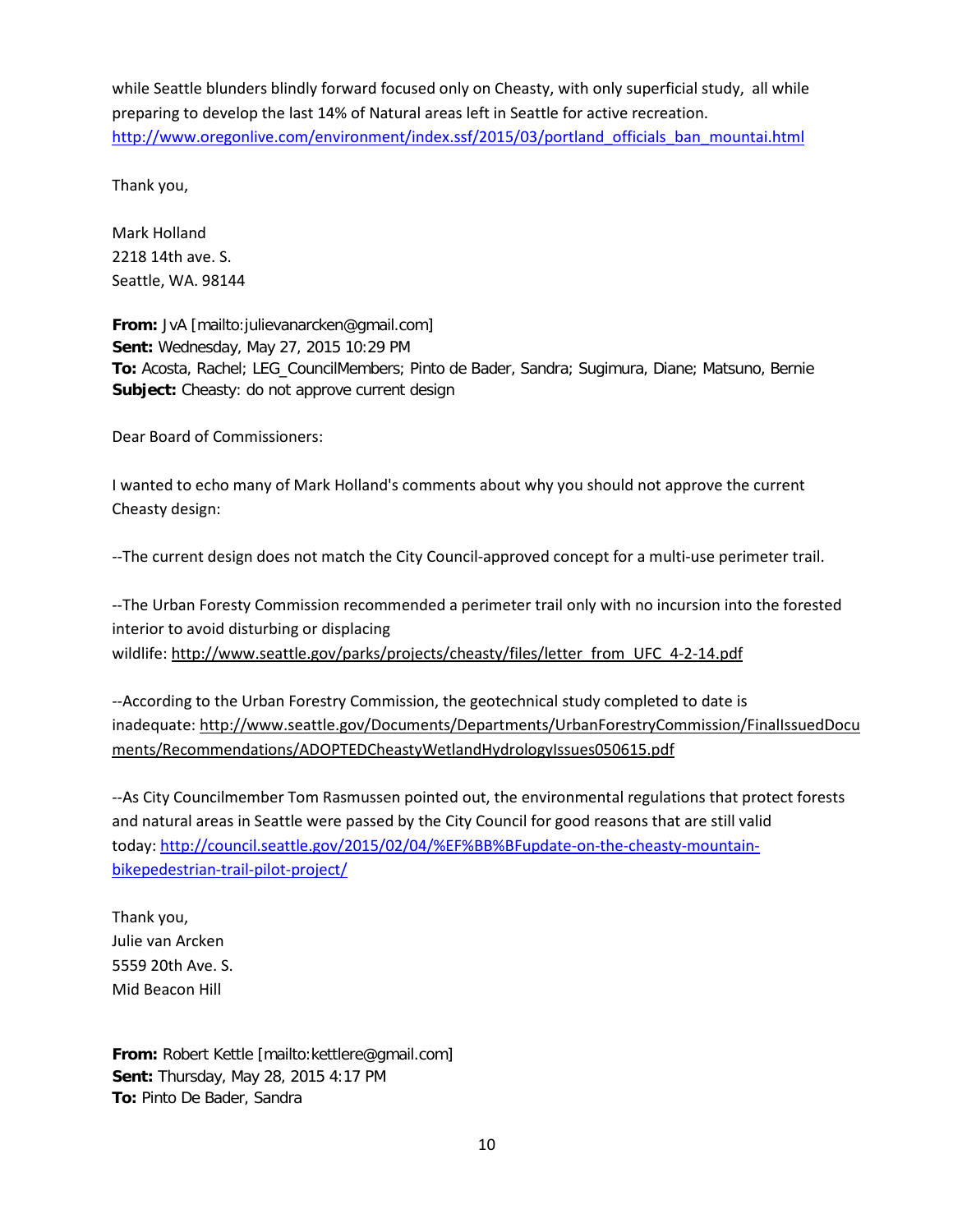**Cc:** Future Anne Queen **Subject:** Seattle Children's Home Development Update: Toll abandons Full Review commitment

Sandra,

Please pass the following update to the Urban Forestry Commission. Thank you.

Urban Forestry Commission,

Please see the Future Queen Anne notice below regarding a change in Toll Bros. approach to the review process of the Seattle Children's Home development on Queen Anne despite numerous assurances to Future Queen Anne and other organizations that they were committed to the review process. This change is quite concerning especially since the community has not seen the new updated Toll Bros. arborist report from the draft that read quite differently from the initial Toll Bros. arborist report.

Thank you for your interest and concern about this development project in Queen Anne and how in plays in our city's tree canopy goals by hopefully being an example of smart growth that protects trees!

Best regards, Bob

-----------------------------

Robert Kettle

Begin forwarded message:

**From:** Future Queen Anne [<futurequeenanne@outlook.com>](mailto:futurequeenanne@outlook.com) **Date:** May 22, 2015 6:32:57 PM PDT **To:** Future Queen Anne [<futurequeenanne@outlook.com>](mailto:futurequeenanne@outlook.com) **Cc:** "Sugimura, Diane" [<diane.sugimura@seattle.gov>](mailto:diane.sugimura@seattle.gov), ["bruce.rips@seattle.gov"](mailto:bruce.rips@seattle.gov) [<bruce.rips@seattle.gov>](mailto:bruce.rips@seattle.gov) **Subject: Toll abandons Full Review commitment**

**UPDATE**

Dear Community Members,

We have just been informed of a change in the status of Toll Brothers application to redevelop the historic Seattle Children's Home site and wanted to ensure the community had this information.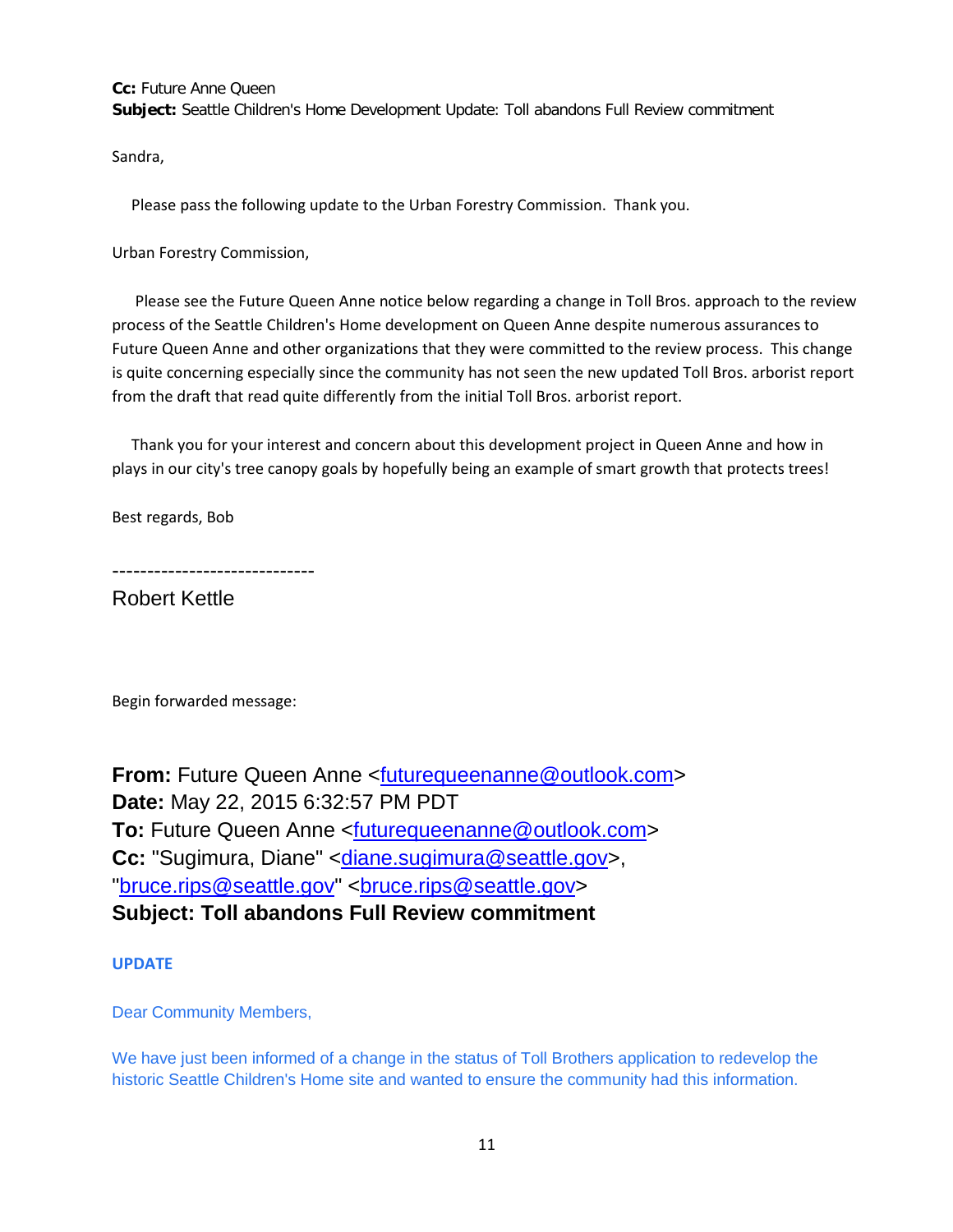Toll has bailed out of the City's Full Design Review process. At several public meetings Toll assured the community and the City that they were committed to Full Design Review rather than Streamline Review of their application. We had no indication that had changed until yesterday. We have been tracking the project on the DPD website and the only activity since February was a notice that the project was put on hold due to nonpayment of fees. With a recent payment the hold was lifted. DPD sent a Public Notice yesterday indicating Toll has now reapplied under Streamlined Review. In this silent period, it appears, decisions were being made behind the scenes to expedite the application process.

This development could become the largest townhouse development in any LR1 neighborhood in Seattle. It merits comprehensive review. Not only are the associated impacts significant with a project of this scale, the decisions made could set a precedent for the few unique, large, green properties in other Seattle neighborhoods.

Toll's new project application has not yet been posted. We will provide more information about the implications of this switch, and how best to give input, as soon as we have access to the documents.

Thank you for your continued engagement and commitment toward a better outcome for our community and our City. We'll let you know when we know more.

#### *Future Queen Anne*

**From:** Peg Staeheli [mailto:pegs@svrdesign.com] **Sent:** Monday, June 01, 2015 8:56 AM **To:** Pinto De Bader, Sandra **Subject:** FW: [seattleped] Re: Roosevelt Paving & Safety Project Update- relates to Trees

Sandra- as this change also relates to street trees I thought it would be good to let the UFC know

**Peg Staeheli, FASLA, LEED AP** | founding principal / landscape architect **SvR Design Company** 1205 Second Avenue, Suite 200 Seattle, WA 98101 t. 206.223.0326 ext.1002 f. 206.223.0125 [www.svrdesign.com](http://www.svrdesign.com/) tw. @svrdesign fb. [www.facebook.com/svrdesign](http://www.facebook.com/svrdesign)

This message is intended solely for the recipient and should not be opened, read or utilized by any other party. This message shall not be construed as official project information or as a direction except as expressly provided in the contract documents.

#### *SvR Design Company's Confidentiality Notice and Permitted Use:*

*This email message, including any attachments, is for the sole use of the intended recipient and may contain confidential, proprietary and/or privileged information, as well as content subject to copyright and other intellectual*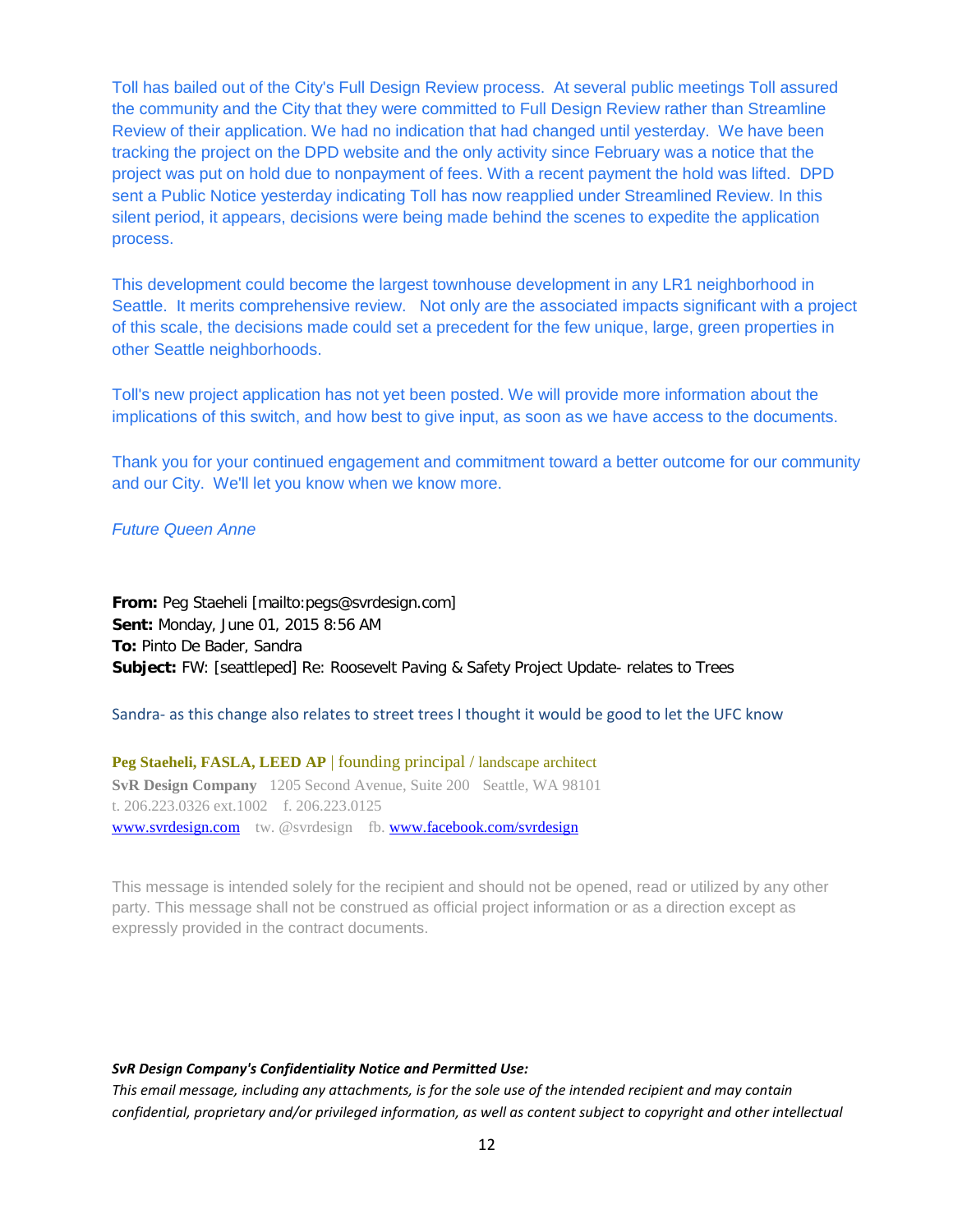*property laws. If you are not the intended recipient, you may not disclose, use, copy or distribute this email message or its attachments. If you believe you have received this email message in error, please contact the sender by reply email and immediately delete this email and destroy any copies.*

*Prior to use of this email message or its attachments, the intended recipient agrees to SvR's terms of Use for intellectual property located a[t http://www.svrdesign.com/termsofuse.](http://www.svrdesign.com/termsofuse) Any such use indicates recipient's acceptance of the above statements and conditions of permitted use without exception.*

**From:** [seattleped@yahoogroups.com](mailto:seattleped@yahoogroups.com) [\[mailto:seattleped@yahoogroups.com\]](mailto:seattleped@yahoogroups.com)

**Sent:** Saturday, May 30, 2015 10:16 PM

**To:** [<jacobstruiksma@gmail.com>](mailto:jacobstruiksma@gmail.com)

**Cc:** [<seattleped@yahoogroups.com>](mailto:seattleped@yahoogroups.com); dickie dyksterhuis; Marci Carpenter; Jeffrey Linn; Jennifer Olegario; John Stewart; Godden, Jean; [<joanne.patten@seattlechildrens.org>](mailto:joanne.patten@seattlechildrens.org); [<jon.morgan.1999@owu.edu>](mailto:jon.morgan.1999@owu.edu); Beau Morton; [<caitlin@feetfirst.info>](mailto:caitlin@feetfirst.info); Cathy Tuttle; Chas Redmond; <cASCADE-TRANSPORTATION-[FORUM@LISTS.SIERRACLUB.ORG>](mailto:CASCADE-TRANSPORTATION-FORUM@LISTS.SIERRACLUB.ORG); Conrad Reynoldson; [<lisa@feetfirst.info>](mailto:lisa@feetfirst.info);

[<livablestreets@seattlechildrens.org>](mailto:livablestreets@seattlechildrens.org); Madame Keya; Anne Vernez Moudon; James, Michael - DOT; Shaw, Michael; Mike O'Brien; James McIntosh; People for Michael Maddux; Mike Lindblom; [<neseattle-](mailto:neseattle-greenways@googlegroups.com)

[greenways@googlegroups.com>](mailto:neseattle-greenways@googlegroups.com); Nick Licata; Robin Randels; Tanna Shoyo; Wu, Howard; Brochet, Art; Dougherty, Brian

**Subject:** [seattleped] Re: Roosevelt Paving & Safety Project Update

This is unbelievable. Truly. When this project was presented to the ped board recently, we were assured the funding had been secured. How can that have been so far from the truth? We need for someone to come and explain this at the June 17 meeting.

At this point my personal preference would be to see this project added to the Move Seattle levy and delayed until such time as safety improvements for all users can be accomplished.

On May 30, 2015, at 4:52 PM, "Jacob Struiksma" [<jacobstruiksma@gmail.com>](mailto:jacobstruiksma@gmail.com) wrote:

This is crazy that curb bolls not going to happen at all the intersections on Roosevelt way. Why do people that walk have to be second to everything? Why do people that walk get the short end of things all the time?

**From:** Elliott, Paul [\[mailto:Paul.Elliott@seattle.gov\]](mailto:Paul.Elliott@seattle.gov) **Sent:** Tuesday, May 26, 2015 10:34 AM **To:** Elliott, Paul **Subject:** Roosevelt Paving & Safety Project Update

Dear Neighbor,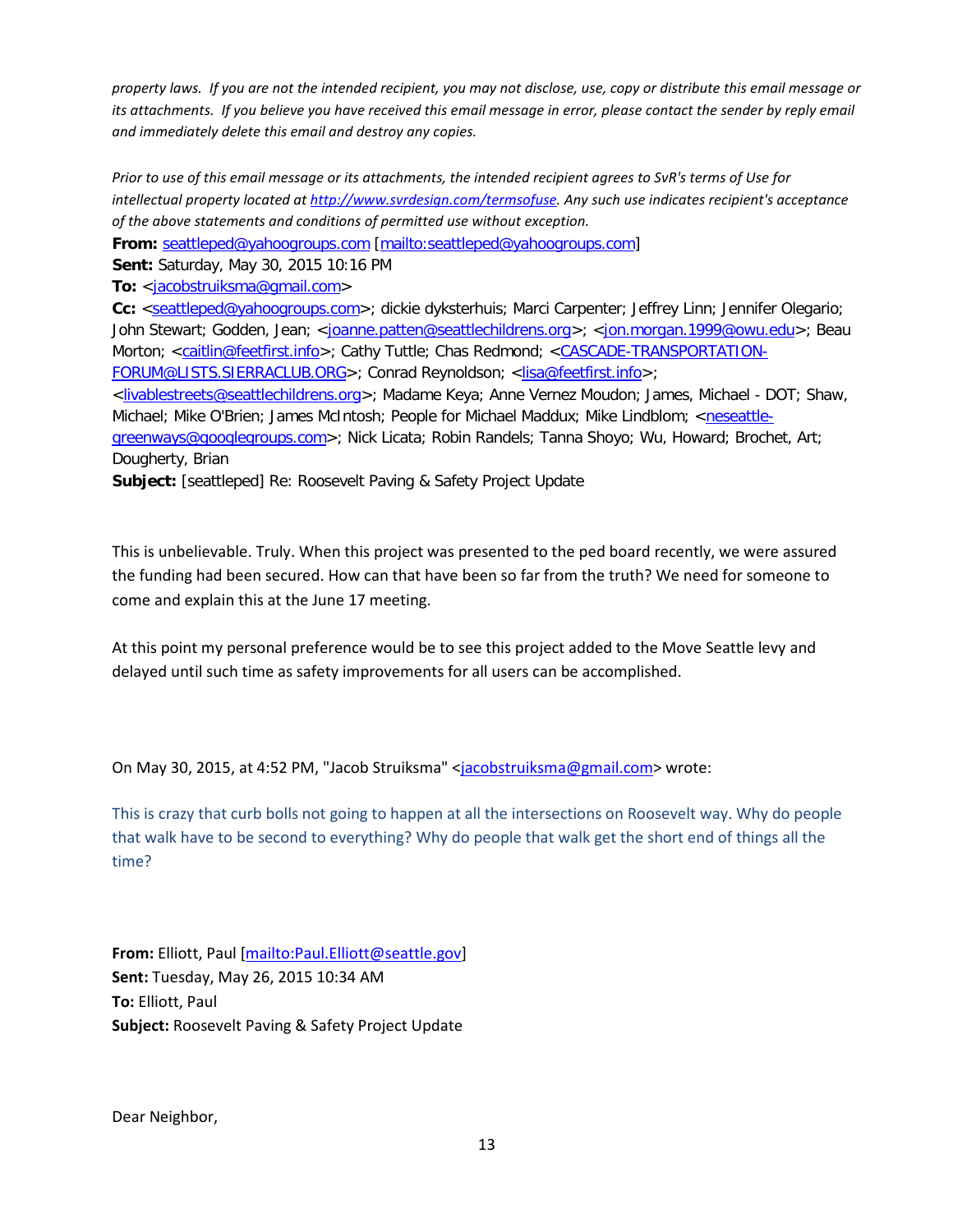SDOT will periodically distribute project updates about the Roosevelt Paving & Safety Improvement Project.

We write today to let you know that the expected start of construction has been moved back from late September until the end of the year. Perhaps more significant, fiscal constraints have forced SDOT to remove construction of most of the curb bulbs and expanded tree pits, which we'd previously indicated would be included in the project. (The one positive benefit of dropping these elements from the project is that construction will likely be significantly shorter than the ten months previously expected.)

Curb bulbs extend the sidewalk out, typically into a parking lane at intersections, in part to ensure that curb ramps (wheelchair ramps) meet the federally mandated standards of the Americans with Disabilities Act (ADA). They have the additional benefit of making pedestrians more visible to motorists, and vehicles more visible to those pedestrians. They also have the effect of shortening the crossing distance for these pedestrians. As such, curb bulbs increase safety for pedestrians, and seem to enjoy broad community support.

Sadly, the curb bulbs and enlarged tree pits were determined to be the most logical project elements that could be eliminated and bring the budget back into balance. The curb bulbs were initially included in part to provide adequate room for standard curb ramps. However, we were able to accommodate the ramps and meet design standards without the curb bulbs in most locations. A summary of the changes is as follows:

> $\bullet$  65<sup>th</sup> – Existing curb bulb on the southeast corner will remain. The planned bus island on the west side of Roosevelt (on the south side of  $65<sup>th</sup>$ ) will be moved a little south from the current bus stop location.

- $\bullet$  64<sup>th</sup> The existing curb bulbs on all four corners of this intersection will remain unchanged.
- $\bullet$  63<sup>rd</sup> Curb ramps planned for all four corners have been eliminated.
- $\bullet$  62<sup>nd</sup> Curb ramps planned for all four corners have been eliminated.

•  $61^{st}$  - Plans to extend out the northeast corner (in front of Salvatore Ristorante Italiano) and the southeast corner (by the Budget Rental lot) have been shelved and will remain in the current configuration. (Extending, or pushing out the sidewalk reduces the curb radius, which helps to reduce the speed of turning vehicles, while also reducing the crossing distance, though not as much as with a curb bulb.)

• Ravenna Boulevard – The planned curb ramps for the northwest and southwest corners have been eliminated, as well as on the northeast corner, where the original plan had called for pushing out the sidewalk.

• 59th, 58<sup>th</sup>, & 57<sup>th</sup> – These three T-intersections have streets intersecting with Roosevelt from the west, but have no corresponding east/west street on the east side of Roosevelt. The original plan had been to bulb out the sidewalk on the east side of Roosevelt, with corresponding curb bulbs on the west side of Roosevelt at all three intersections. The updated plan would retain the east side bulb out at 58<sup>th</sup>, but would eliminate those planned for 59<sup>th</sup> & 57<sup>th</sup>. The west side curb bulbs will be retained at both  $58<sup>th</sup>$  and  $57<sup>th</sup>$ , but will be eliminated at  $59<sup>th</sup>$ .

- $\bullet$  56<sup>th</sup> The previous plans would have pushed out three of four corners, but did not provide for curb bulbs at each. Instead, all four corners will remain as they are today.
- $\bullet$  55<sup>th</sup> Plans to build curb bulbs on the northwest and southwest corners have been eliminated. All four corners of the intersection will remain unchanged.
- $53^{\text{rd}}$  This is another T-intersection, with  $53^{\text{rd}}$  intersecting with Roosevelt from the west. The planned sidewalk bulb out on the east side of the street is being retained, but the companion curb bulbs on the northwest and southwest corners of the intersection have been